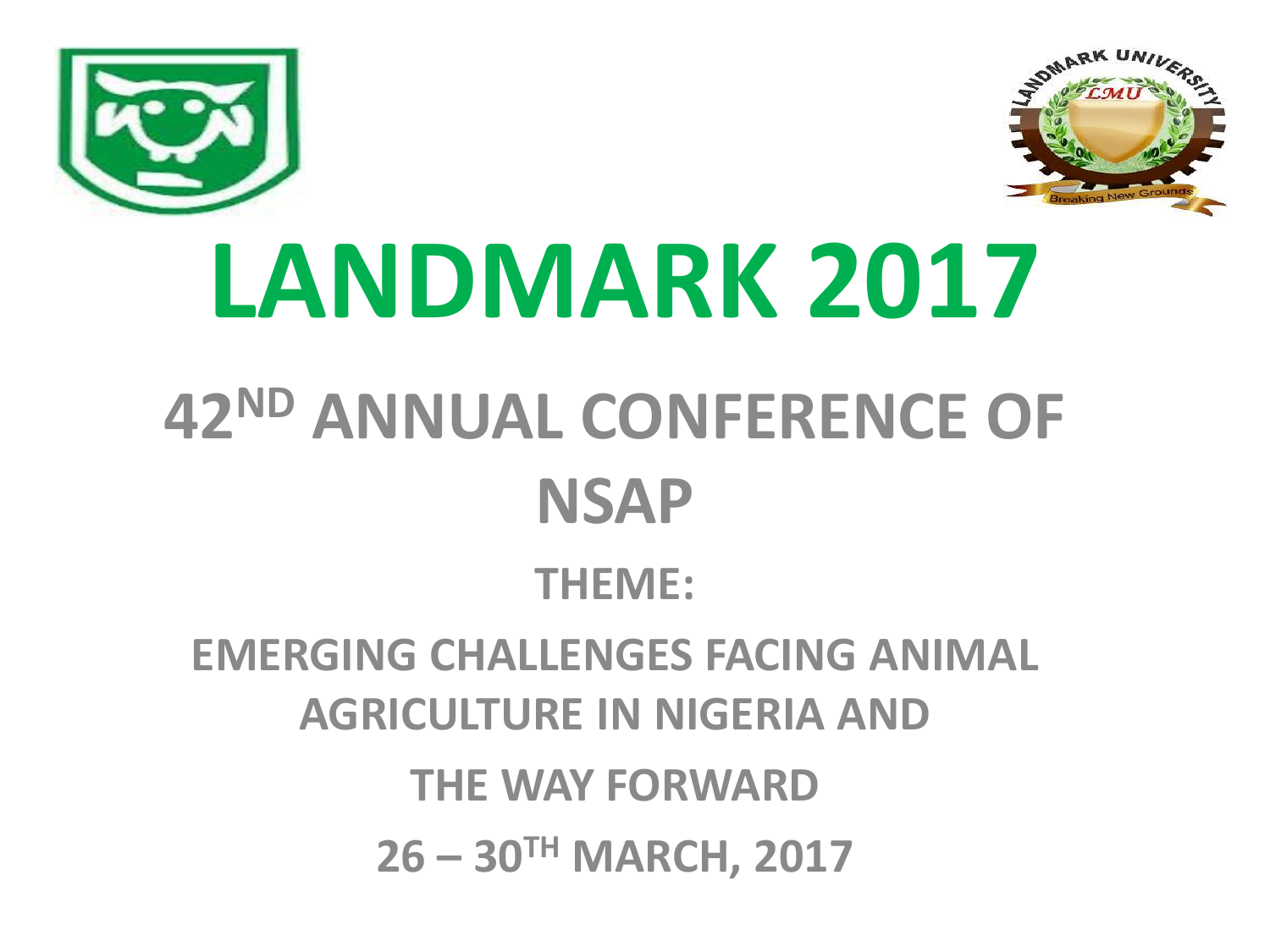#### **EFFECT OF STOCKING DENSITY AND QUERCETIN ADMINISTRATION ON pH OF BREAST MEAT AND ERYTHROCYTE OSMOTIC FRAGILITY IN BROILER CHICKENS DURING THE RAINY SEASON**

**AUTHORS:**

**Abimbola, A.A., <sup>1</sup> Sinkalu, V.O., <sup>2</sup> Suleiman, M.M. and <sup>1</sup>Ayo, J.O**

**Faculty of Veterinary Medicine, Ahmadu Bello University, Zaria**

11/12/2017 42nd Ann. Conf. of the NSAP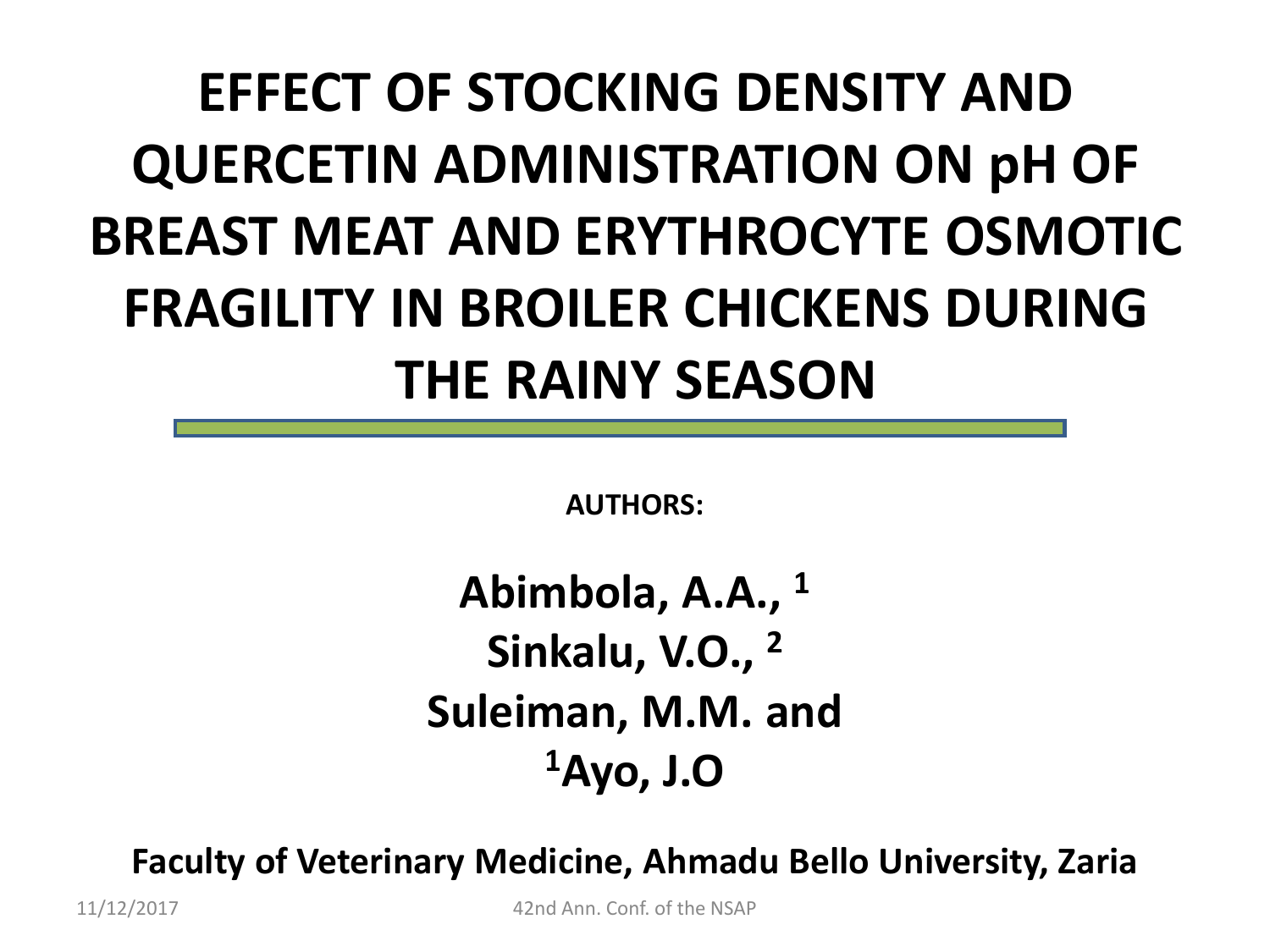# **INTRODUCTION**

• Stocking density has become a major issue in the debate on broiler welfare.

• A high or very low- stocking density may compromise on broiler welfare, directly or indirectly, and increase values of stress indicators by influencing physiological and biochemical parameters in the body.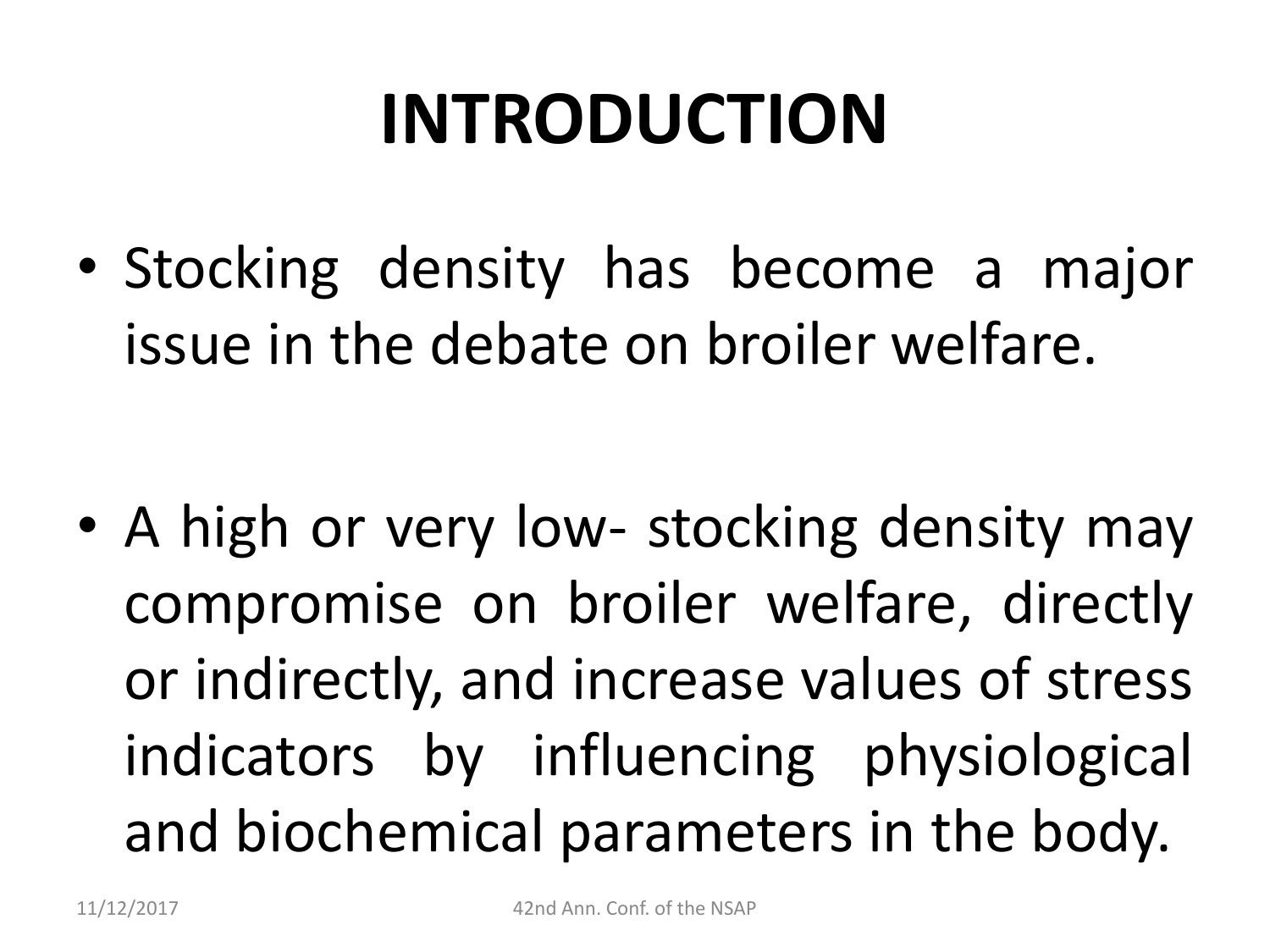# **INTRODUCTION CONT'D**

• Health benefits of quercetin has been reported.

• However, no study has been conducted to evaluate its effect on pH of broiler breast meat and osmotic haemolysis of erythrocyte of broiler chickens, reared under different stocking densities.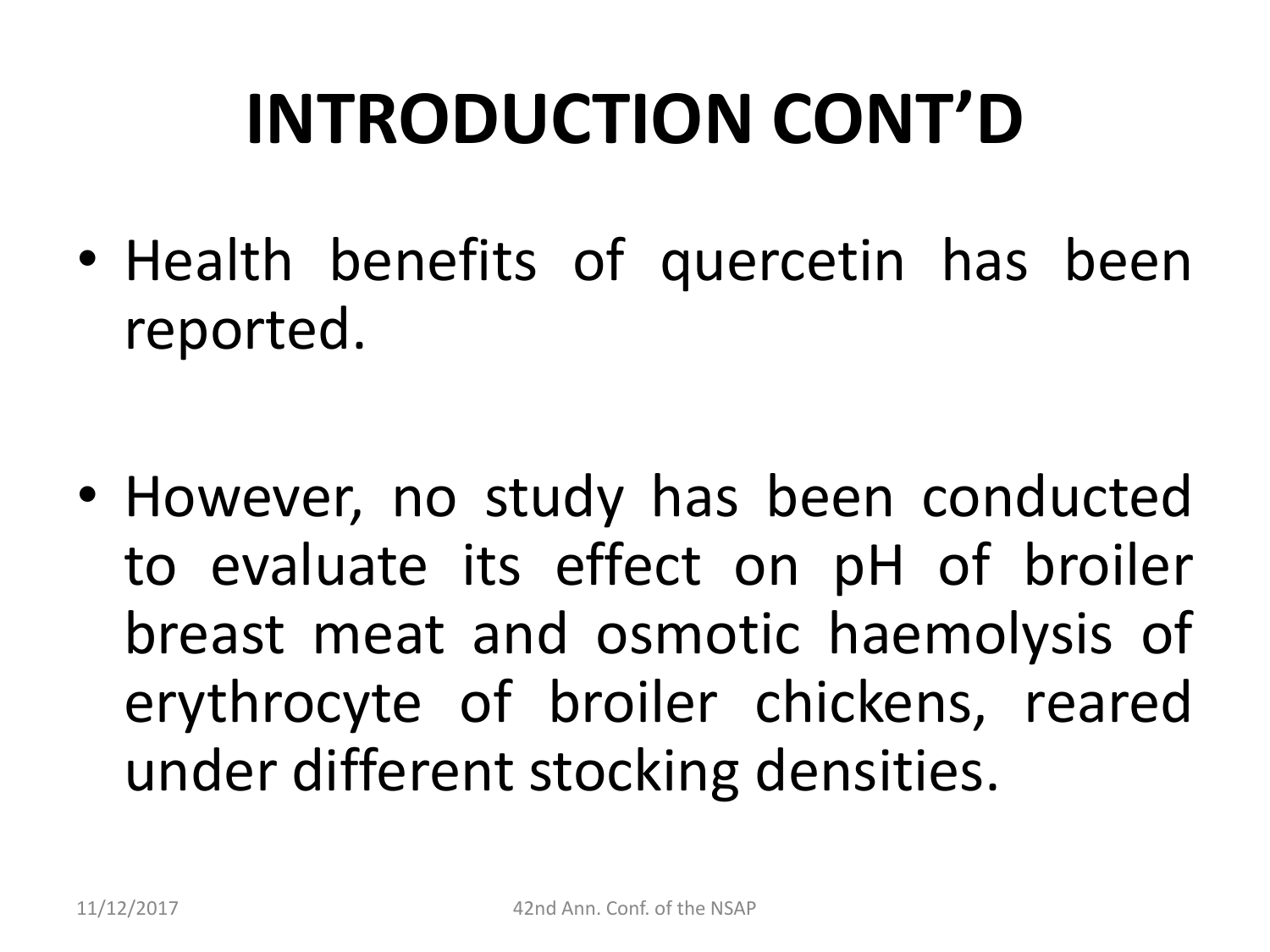#### **Material and Methods**

**Location:**

**Experimental Animals and Management; Experimental Design;**

**18 birds/m2 – Without Quercetin 18 birds/m2 + Quercetin 12 birds/m2 – Without Quercetin 12 birds/m2 + With Quercetin** *Ad libitum* **feed and water**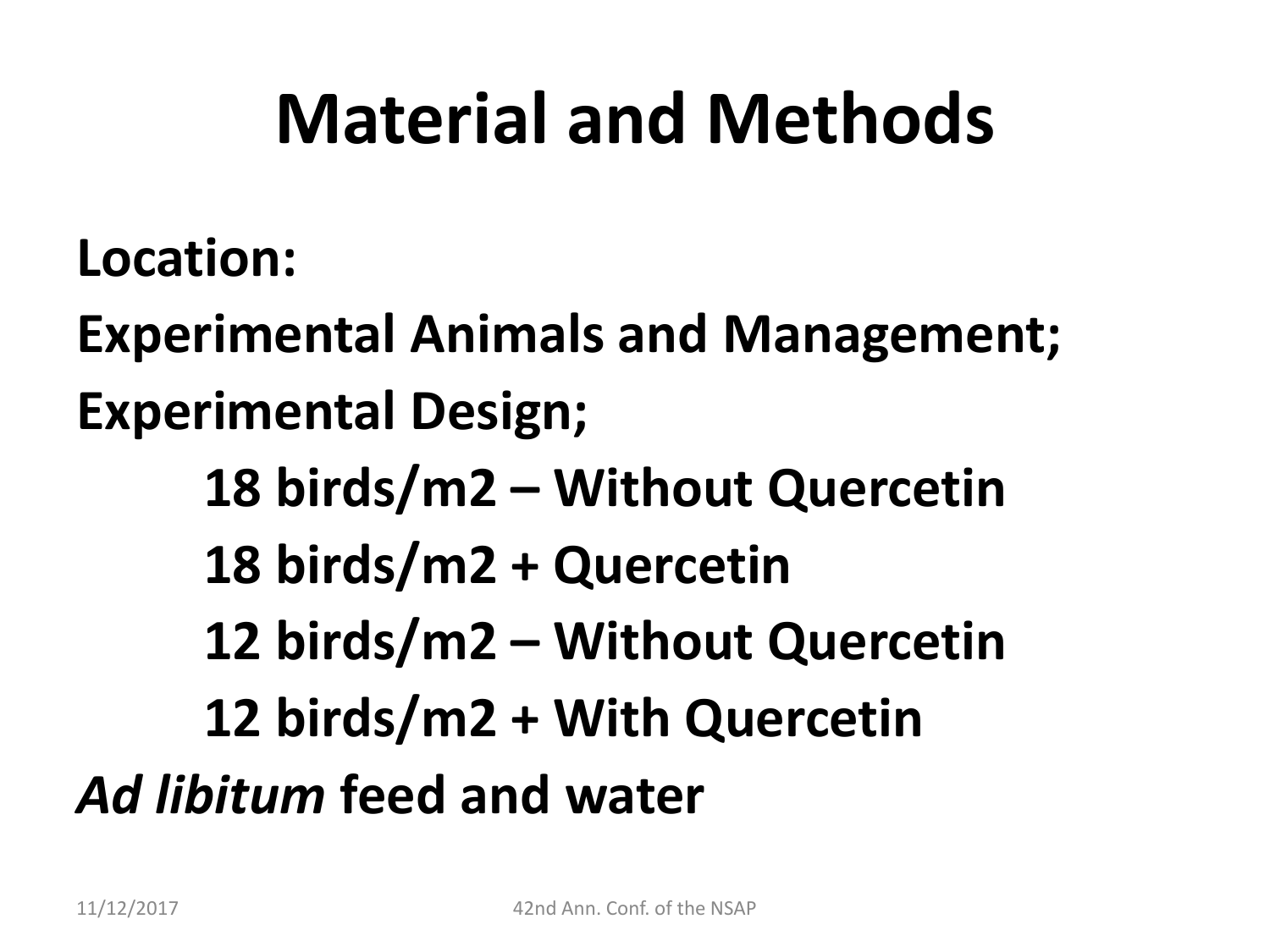# **Material and Methods Cont'd**

- Determination of Erythrocyte Osmotic Fragility:
- Determination of pH of Breast Meat: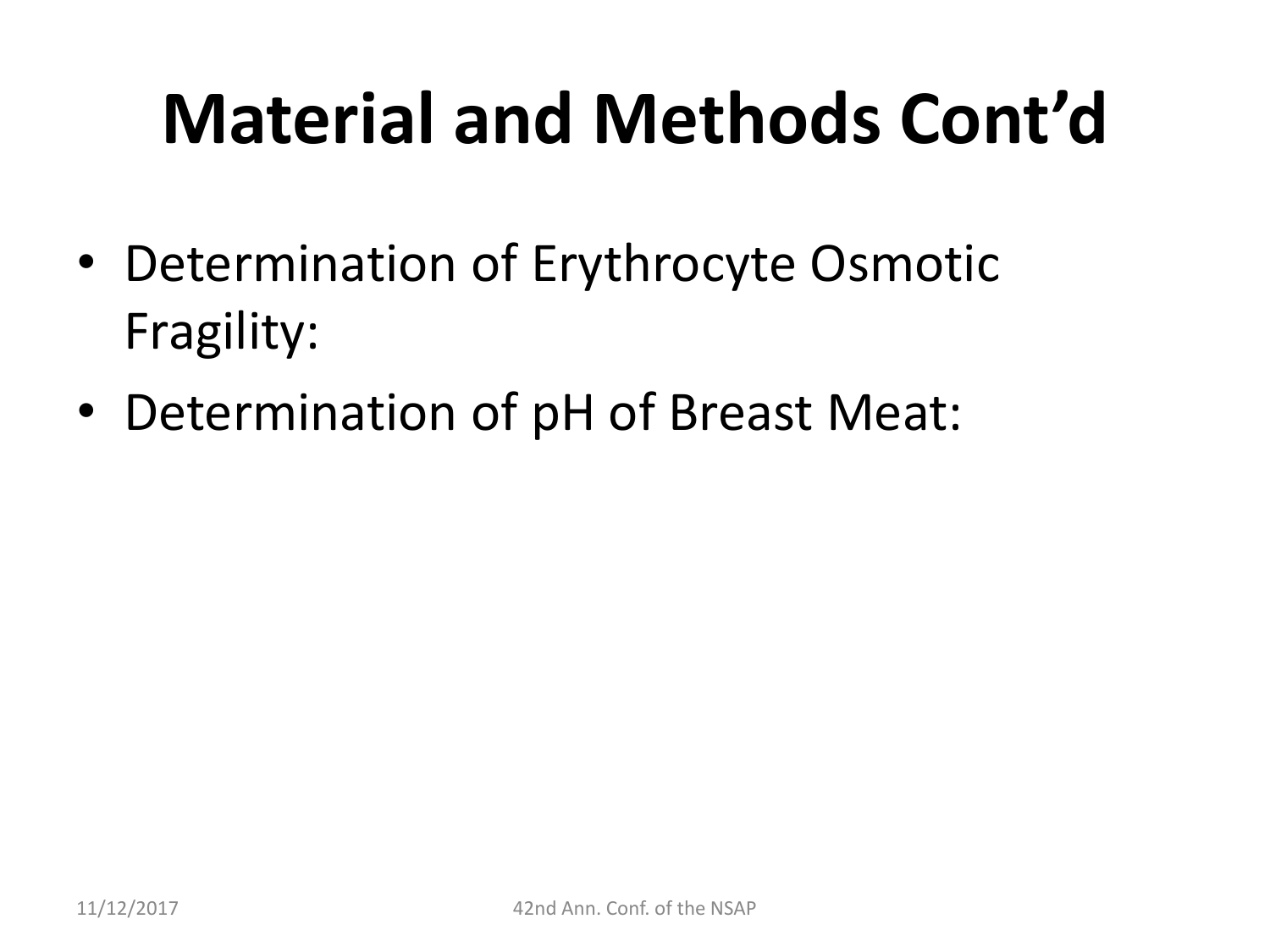## **Data Analysis**

- **Values were expressed as mean ± standard error of the mean (± SEM).**
- **Data were analysed using repeated-measures one-way analysis of variance (ANOVA).**
- **Tukey's** *post-hoc* **test; using Graphpad Prism, version 4.0 for Windows**
- **P < 0.05 were considered significant (Snedecor and Cochran, 1994).**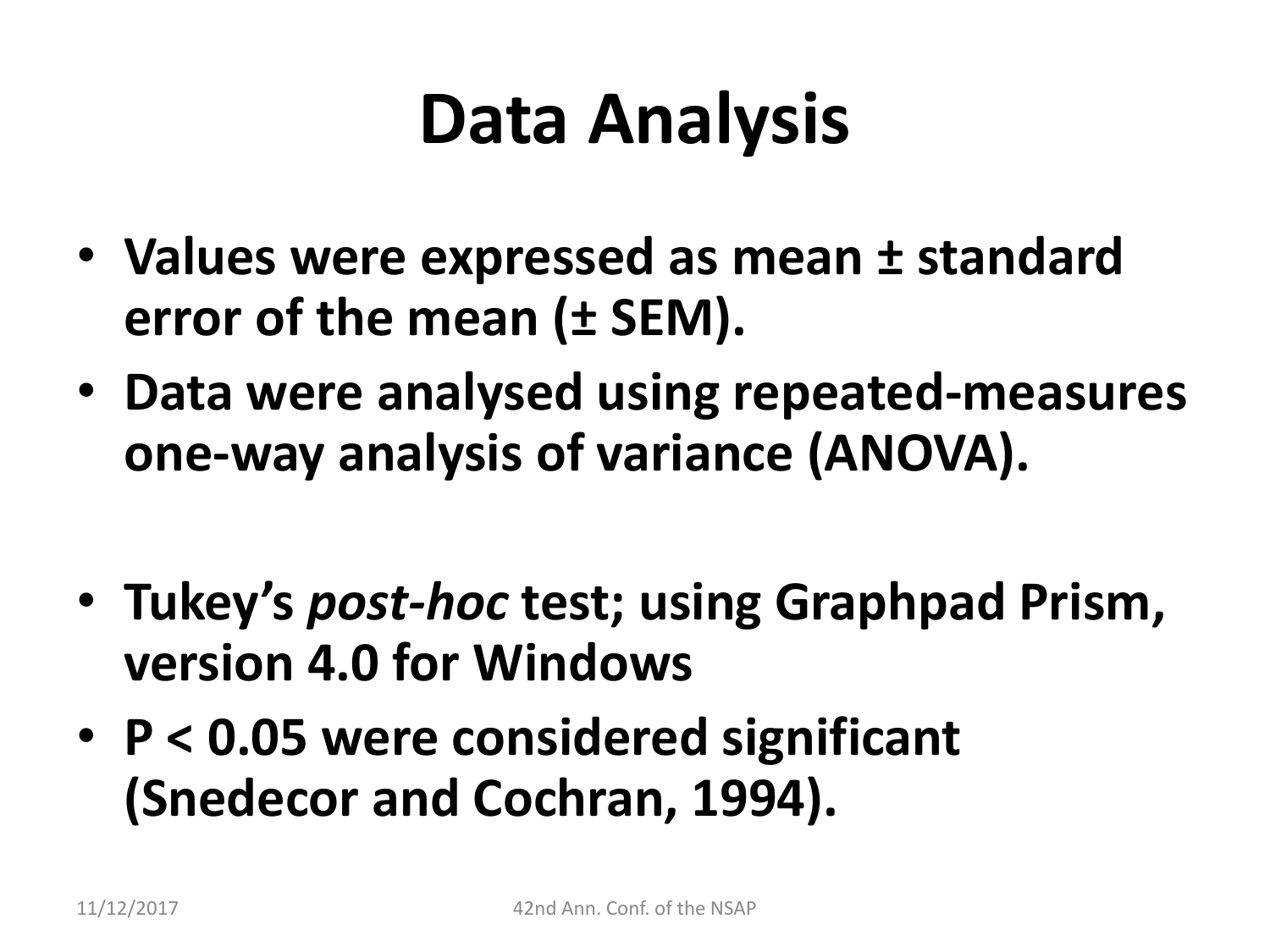### **Results and Discussion**

• **Table 1. Effect of quercetin and stocking density on pH of meat of 42-day-old broiler chickens**

| <b>Groups</b>     | Day 1 | Day 2                                          | Day 3                  | Day 4                  |
|-------------------|-------|------------------------------------------------|------------------------|------------------------|
|                   |       |                                                |                        |                        |
| 18 birds/ $m2$    |       | $5.47 \pm 0.06^a$ 5.64 $\pm$ 0.10 <sup>a</sup> | $5.96 \pm 0.08^{2, b}$ | $6.02 \pm 0.04^{1,b}$  |
| 18 birds/ $m^2$ + |       |                                                |                        |                        |
| Quercetin         |       | $5.51 \pm 0.05^a$ 5.57 ± 0.05 <sup>a</sup>     | 5.73 ± $0.09^{1,a}$    | 5.98 ± $0.03^{1,b}$    |
|                   |       |                                                |                        |                        |
| 12 birds/ $m2$    |       | $5.49 \pm 0.10^a$ 5.61 $\pm$ 0.05 <sup>a</sup> | $5.68 \pm 0.07^{1,a}$  | $5.99 \pm 0.04^{1,b}$  |
| 12 birds/ $m^2$ + |       |                                                |                        |                        |
| <b>Quercetin</b>  |       | $5.47 \pm 0.08^a$ 5.54 $\pm$ 0.06 <sup>a</sup> | $5.71 \pm 0.09^{1,a}$  | $6.09 \pm 0.04^{1, b}$ |

**Superscripts with different numbers vary significantly (P < 0.05) within columns. Superscripts**  with different letters vary significantly ( $p < 0.05$ ) within rows.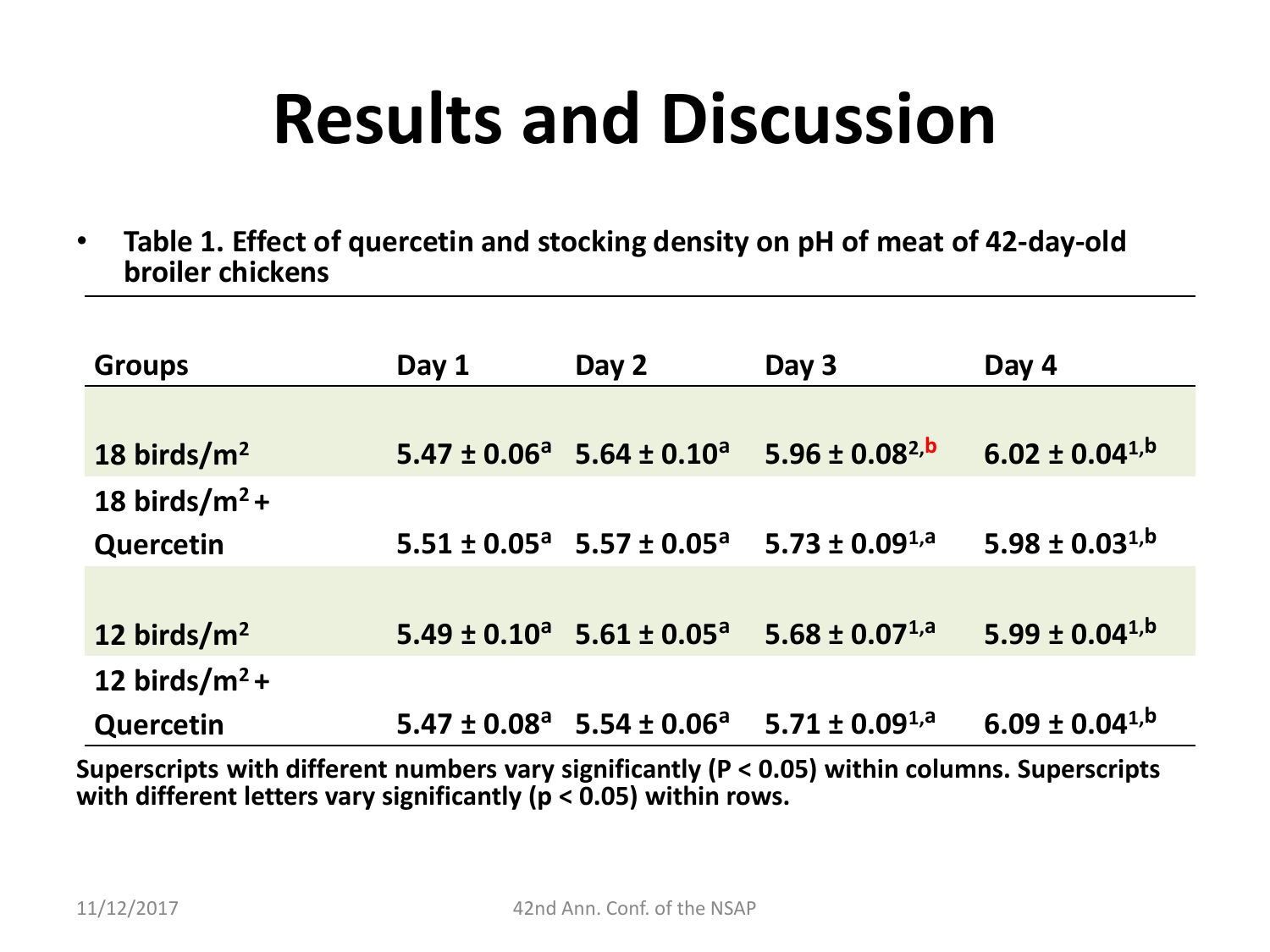

**Fig 2: Overall variation in Erythrocyte Osmotic Fragility of Ross 308 Broiler Chickens reared at different stocking densities and administered with Quercetin during the experimental period (n=5);**

 $a, b = M$ eans at the same NaCl concentration having different superscript letters are significantly 42nd Ann. Conf. of the NSAP<br>(P < 0.05) different 11/12/2017 42nd Ann. Conf. of the NSAP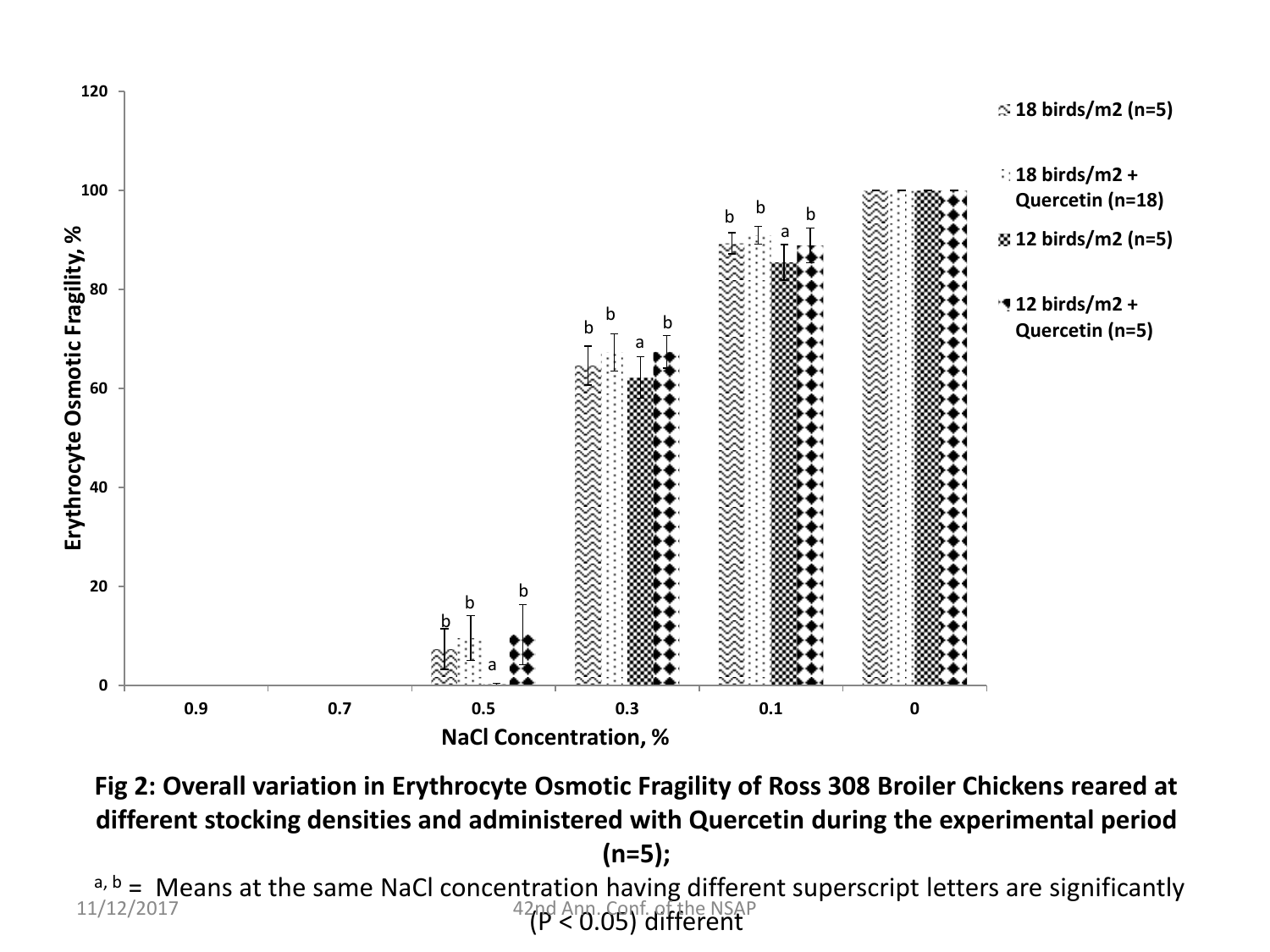### **Results and Discussion Cont'd**

- **A higher pH is an indication of meat deterioration (Wapi** *et al***., 2013; Rahman** *et al***., 2016)**
- **Quercetin preserved meat quality on storage by inhibiting lipid peroxidation (Kalendar** *et al***., 2012; Goliomytis** *et al***., 2014)**
- **Quercetin, a double edged sword (Bouayed and Bohn, 2010), has been reported to increase erythrocyte osmotic fragility in humans (Yousif and Shtaywy, 1998)**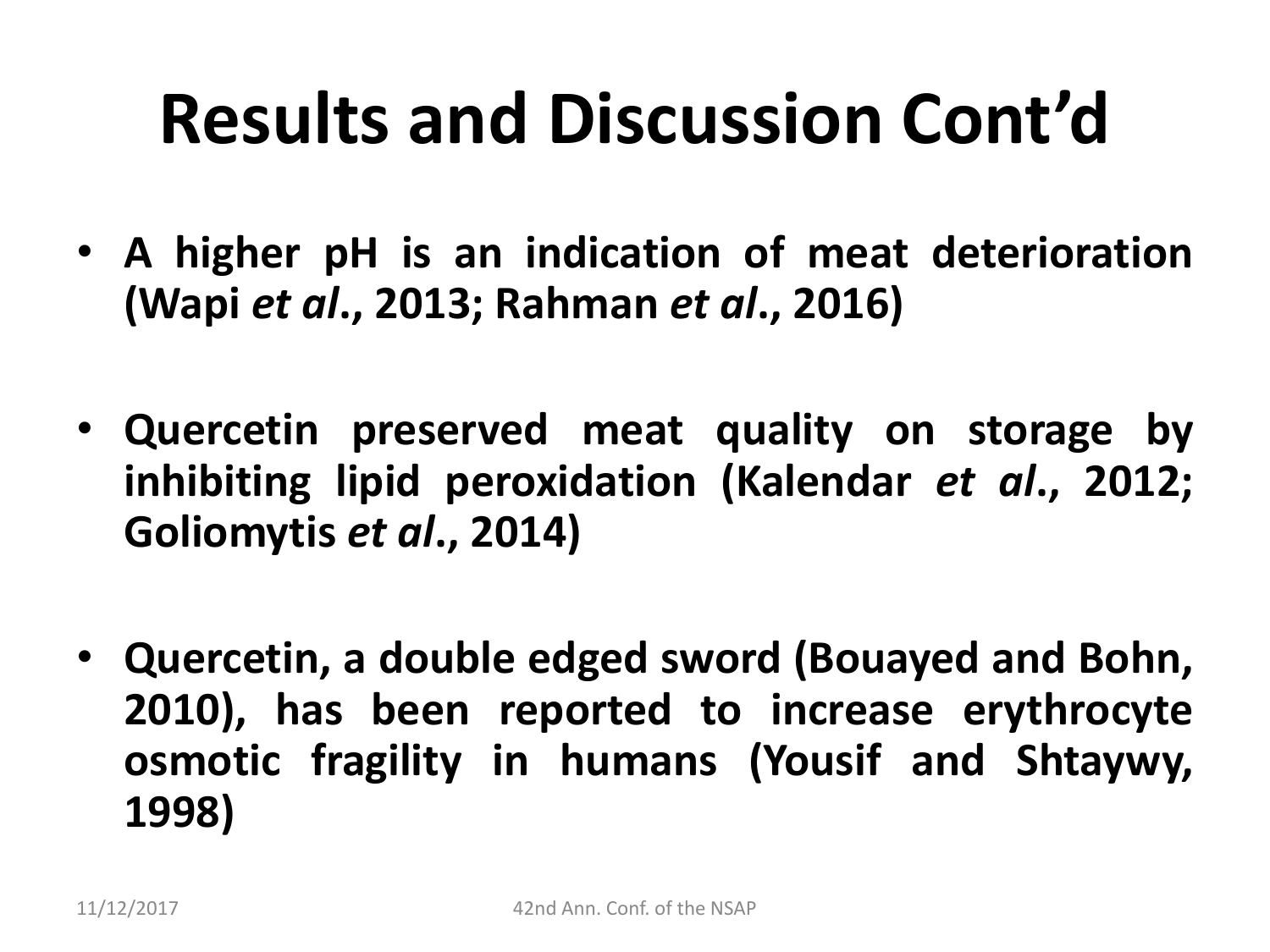## **Conclusion**

- **12 birds/m2 – without Q (lowest erythrocyte osmotic fragility value)**
- **EOF increased in 12 birds/m2 + Q**
- **Earliest significant increase in pH occurred in 18 birds/m2 – without Q**

#### **Recommendations:**

- **Administer Q to broilers prevent early meat deterioration**
- **Prooxidant and antioxidant role of Q and, mechanism involved should be further studied.**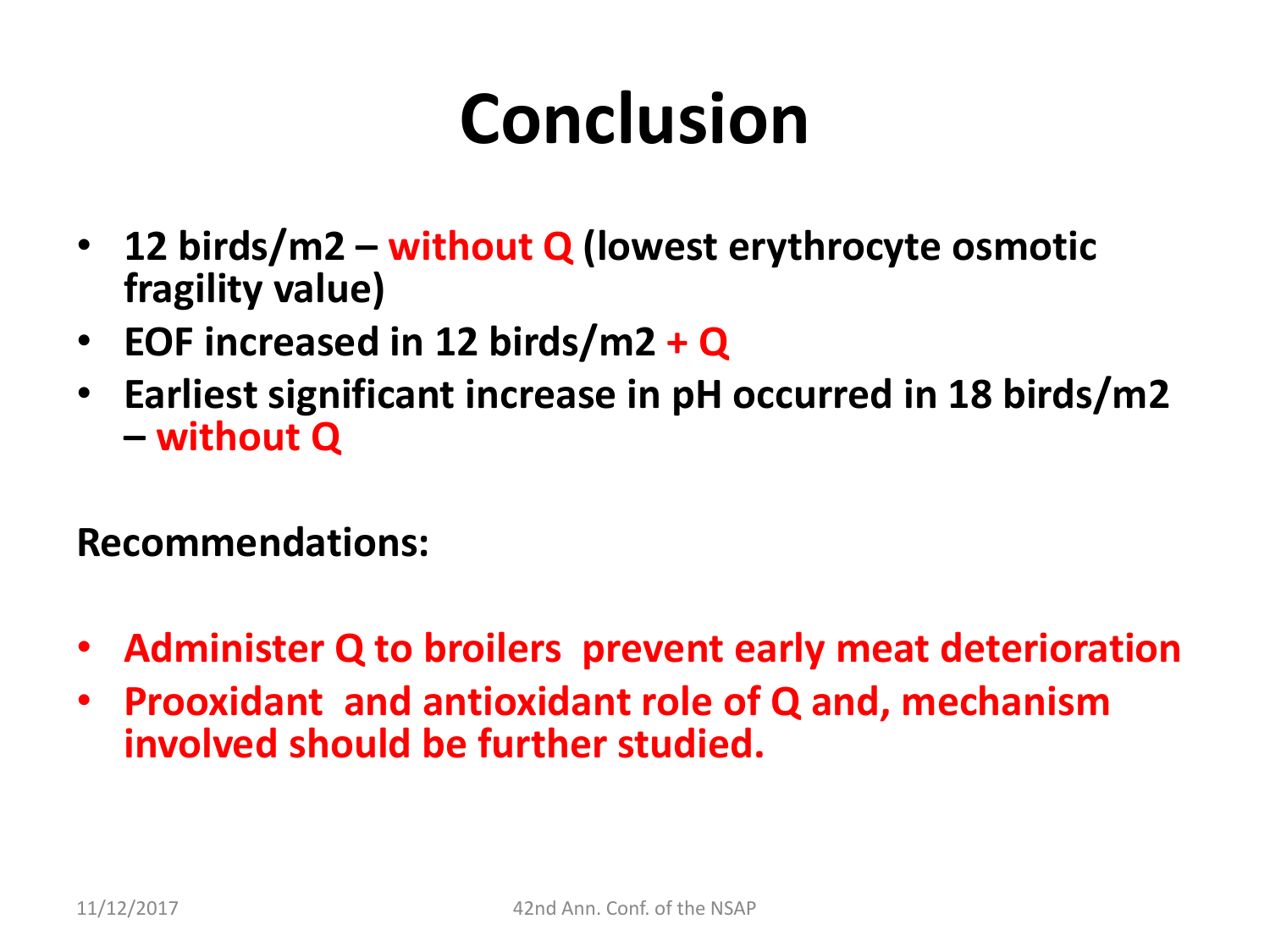#### References

- Bouayed, J. and Bohn, T. (2010). Exogenous antioxidants—Double-edged swords in cellular redox state; Health beneficial effects at physiologic doses versus deleterious effects at high doses. *Oxidative Medicine and Cellular Longevity*, 3(4): 228-237.
- Dozier, W. A., III, Thaxton, J.P., Branton, S.L., Morgan, G.W., Miles, D.M., Roush, W.B., Lott, B.D. and Vizzier-Thaxton, Y. (2005). Stocking density effects on growth performance and processing yields of heavy broilers. *Poultry Science*, 84: 1332–1338.
- Goliomytis, M., Tsoureki, D., Simitzis, P.E.,Charismiadou, M.A., Hager-Theodorides, A.L. and Deligeorgis, S.G. (2014). The effects of quercetin dietary supplementation on broiler growth performance, meat quality, and oxidative stability. *Poultry Science*, 93: 1957 – 1962.
- Leopoldini, M., Russo, N., Chiodo, S. and Toscano, M. (2006). Iron chelation by the powerful antioxidant flavonoid quercetin. *J. Agric. Food Chem*, 54: 6343 – 6351.
- Oyewale, J., Dzenda, T. Yaqub, L., Akanbi, D., Ayo, J., Owoyele, O., Minka, N. and Dare, T. (2011). Alterations in the osmotic fragility of camel and donkey erythrocytes caused by temperature, pH and blood storage. *Veterinarski Arhiv*, 81: 459-470.
- Rahman, U. U., Sahar, A., Pasha, I., Rahman, S. U., Sohaib, M., Ishaq, A., Chughtai, M. F. J. and Zafar, H. (2016), Augmenting Quality and Microbial Safety of Broiler Meat at Refrigeration Storage by Applying Chemical Interventions. *Journal of Food Processing and Preservation*. doi:10.1111/jfpp.13030
- Sekeroglu, A., Sarica, M., Gulay, M.S. and Duman, M. (2011). Effect of stocking density on chick performance, internal organ weights and blood parameters in broilers. *Journal of Animal and Veterinary Advances*, 10(2): 246 – 250.
- Skrbic, Z., Pavlovski, Z and Lukic, M. (2009). Stocking density factor of production performance, quality and broiler welfare. *Biotechnology in Animal Husbandry*, 25(5-6): 359-372.
- Snedecor, G. W. and Cochran, W. G. (1994). *Statistical Methods*. Oxford and IBH Publishing, Calcutta, 509 p.
- Wapi, C., Nkukwana, T.T., Hoffman, L.C., Dzama, K., Pieterse, E., Mabusela, T. and Muchenje, V. (2013). Physico-chemical shelf-life indicators of meat from broilers given *Moringa oleifera*  leaf meal. *South African Journal of Animal Science*, 43(5): 543 – 547.
- Yousif, B. and Shtaywy, A.S. (1998). Effects of selected flavonoids on deformability, osmotic fragility and aggregation of human erythrocytes. *Clin. Haemorheol. Microc.*, 18: 165 – 173.